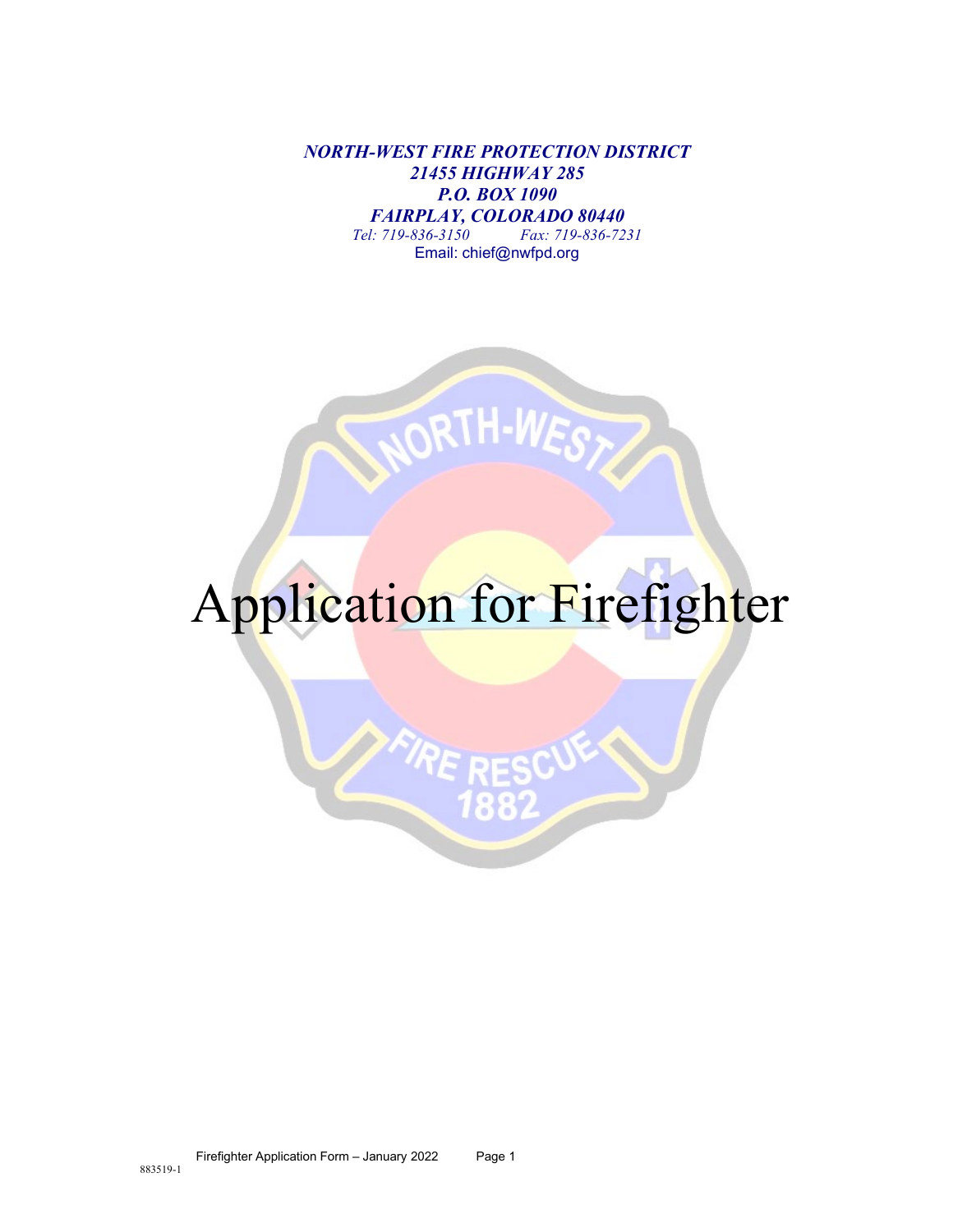## IMPORTANT

## PLEASE ENSURE THIS FIRE APPLICATION PACKET CONTAINS THE FOLLOWING:

- General Information Section
- Employment History Section
- References Section
- Education and Driver's License Section
- Authorization and Consent for Release of Information Sheet

\*\*Please be sure the application is complete. \*\*If a question is not applicable, please mark as N/A. \*\*Please attach additional sheets if necessary.

#### IMPORTANT INFORMATION

Make sure that you complete all sections of the application completely, accurately and legibly. The application will be used as a part of the overall application process and should represent your best effort. You may be subject to disqualification for making any misstatements, omitting information, failing to complete tasks, not meeting appointments, or failing to follow procedures.

# Carefully read all instructions!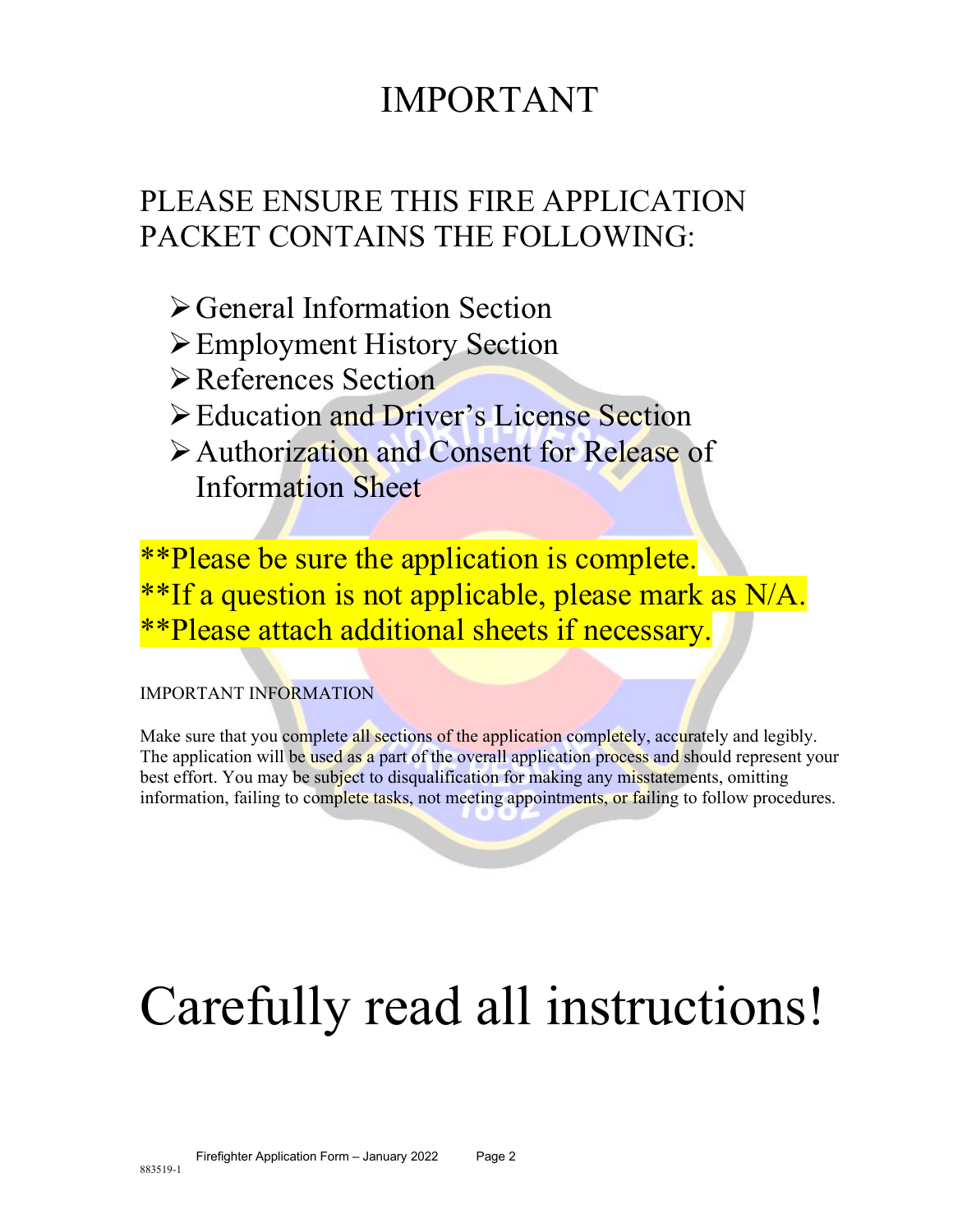### **GENERAL INFORMATION**

| Position Applied For:                                                                                                                                                                                                                                                                                                             | Date of Application: |       |                      |  |  |
|-----------------------------------------------------------------------------------------------------------------------------------------------------------------------------------------------------------------------------------------------------------------------------------------------------------------------------------|----------------------|-------|----------------------|--|--|
|                                                                                                                                                                                                                                                                                                                                   |                      |       |                      |  |  |
| <b>Last Name</b>                                                                                                                                                                                                                                                                                                                  | <b>First Name</b>    |       | <b>Middle Name</b>   |  |  |
|                                                                                                                                                                                                                                                                                                                                   |                      |       |                      |  |  |
| <b>Address</b>                                                                                                                                                                                                                                                                                                                    | City                 | State | Zip Code             |  |  |
| Telephone Number(s)                                                                                                                                                                                                                                                                                                               |                      |       |                      |  |  |
| Can you perform the essential functions of the position with or without reasonable<br>accommodation? Please do not provide information about the existence of a disability, particular<br>accommodation, or whether accommodation is necessary. Those issues may be addressed at a later stage to<br>the extent permitted by law. |                      |       | ⊓ Yes   ⊓ No         |  |  |
| If no, please describe:                                                                                                                                                                                                                                                                                                           |                      |       |                      |  |  |
| Are you legally eligible for employment in the U.S.? Proof of eligibility to work in the U.S. will be<br>required upon employment for all applicants.                                                                                                                                                                             |                      |       | $\Box$ Yes $\Box$ No |  |  |
| Are you over the age of eighteen?                                                                                                                                                                                                                                                                                                 |                      |       | $\Box$ Yes $\Box$ No |  |  |
| Have you ever been employed by, or provided volunteer services to,<br>the District before?<br>If Yes, give dates:                                                                                                                                                                                                                 |                      |       | $\Box$ Yes $\Box$ No |  |  |
|                                                                                                                                                                                                                                                                                                                                   |                      |       |                      |  |  |
| Do you know anyone who works or volunteers at North-West Fire Protection District?                                                                                                                                                                                                                                                |                      |       | $\Box$ Yes $\Box$ No |  |  |
| If Yes, please provide name and relationship: 1999                                                                                                                                                                                                                                                                                |                      |       |                      |  |  |
| Have you ever been fired or asked to resign from a job?<br>If Yes, please explain:                                                                                                                                                                                                                                                |                      |       | $\Box$ Yes $\Box$ No |  |  |

Have you been convicted of a crime (other than a minor traffic offense) within the last five years? "Convicted" means a final judgment on a verdict or a finding of guilty, or a plea of no contest in any state or federal court of competent jurisdiction in a criminal case, regardless whether an appeal is pending or could be taken. Conviction does not include a final judgment that has been expunged by pardon, reversed, set aside or otherwise rendered invalid. *A record of criminal conviction(s) will not necessarily disqualify you from participating in the Program.*  $\Box$  Yes  $\Box$  No

If Yes, please explain: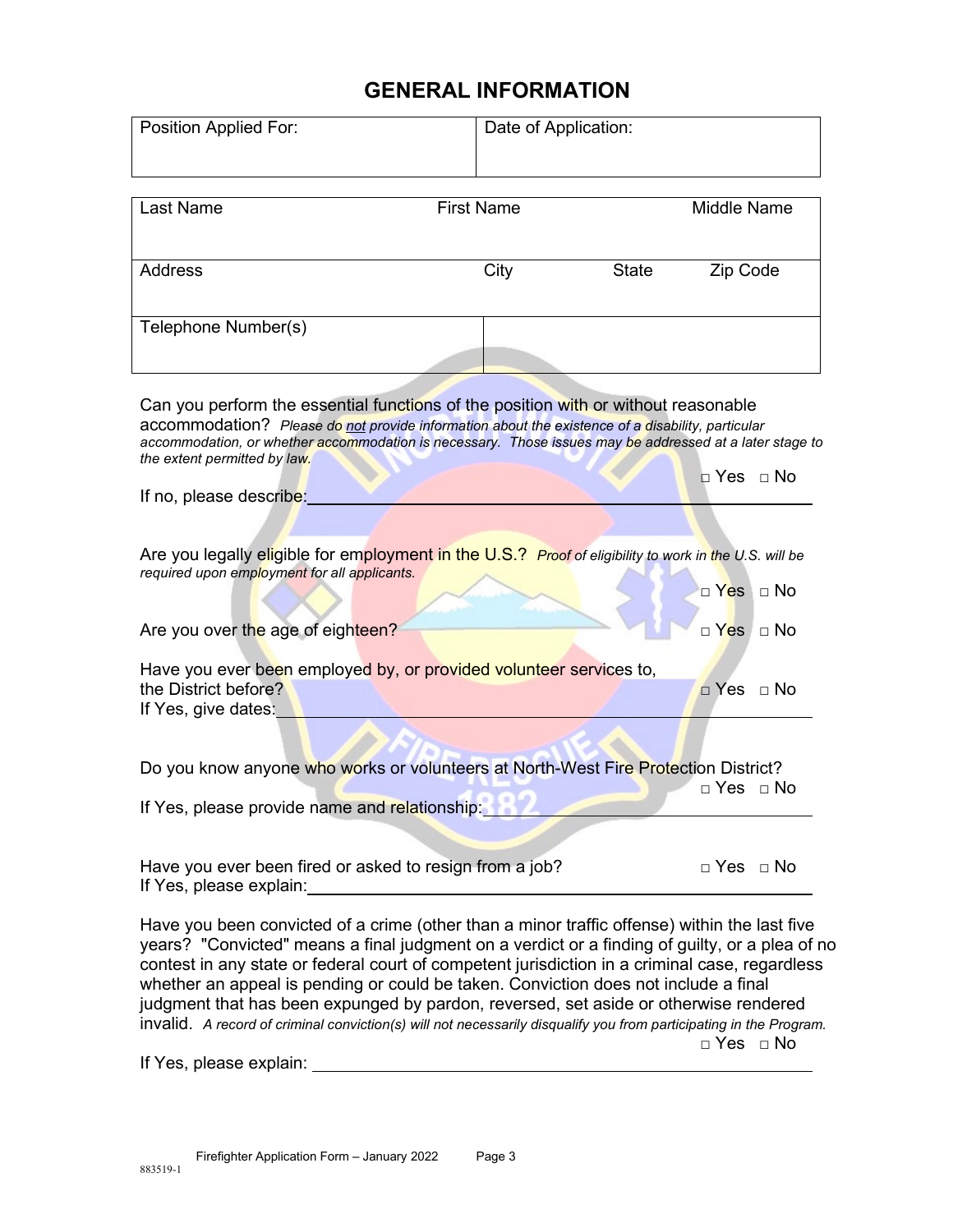#### **EMPLOYMENT/VOLUNTEER EXPERIENCE**

Start with your present or most recent employer and explain any significant gaps in time. Include any job-related military service assignments and volunteer activities. Please account for all periods of work history. Attach additional pages if necessary.

| I) Name and Address of Employer |    |      |                 |    | Hourly<br>Rate/ |                     |
|---------------------------------|----|------|-----------------|----|-----------------|---------------------|
|                                 |    | From |                 | To | Salary          | Reason for Leaving: |
|                                 | Mo | Yr   | Mo              | Yr |                 |                     |
|                                 |    |      |                 |    |                 |                     |
| Telephone: (                    |    |      |                 |    |                 |                     |
| Job Title:                      |    |      |                 |    |                 |                     |
|                                 |    |      | Work Performed: |    |                 |                     |
|                                 |    |      |                 |    |                 |                     |
| Name of Supervisor:             |    |      |                 |    |                 |                     |
|                                 |    |      |                 |    |                 |                     |
|                                 |    |      |                 |    |                 |                     |

| II) Name and Address of Employer |    |      |                        |    | <b>Hourly</b><br>Rate/ |                     |
|----------------------------------|----|------|------------------------|----|------------------------|---------------------|
|                                  |    | From |                        | To | Salary                 | Reason for Leaving: |
|                                  | Mo | Yr   | Mo                     | Yr |                        |                     |
|                                  |    |      |                        |    |                        |                     |
| Telephone: (                     |    |      |                        |    |                        |                     |
| Job Title:                       |    |      |                        |    |                        |                     |
|                                  |    |      | <b>Work Performed:</b> |    |                        |                     |
|                                  |    |      |                        |    |                        |                     |
| Name of Supervisor:              |    |      |                        |    |                        |                     |
|                                  |    |      |                        |    |                        |                     |
|                                  |    |      |                        |    |                        |                     |

| III) Name and Address of Employer |    |                        |                     |    | Hourly<br>Rate/ |                     |
|-----------------------------------|----|------------------------|---------------------|----|-----------------|---------------------|
|                                   |    | From                   |                     | To | Salary          | Reason for Leaving: |
|                                   | Mo | Yr                     | Mo                  | Yr |                 |                     |
| Telephone: (                      |    |                        |                     |    |                 |                     |
| Job Title:                        |    |                        |                     |    |                 |                     |
|                                   |    | <b>Work Performed:</b> |                     |    |                 |                     |
| Name of Supervisor:               |    |                        | <b><i>Level</i></b> |    |                 |                     |

| IV) Name and Address of Employer |    | From |                        | To | Hourly<br>Rate/<br>Salary | Reason for Leaving: |
|----------------------------------|----|------|------------------------|----|---------------------------|---------------------|
| Telephone: (<br>Job Title:       | Mo | Yr   | Mo                     | Yr |                           |                     |
| Name of Supervisor:              |    |      | <b>Work Performed:</b> |    |                           |                     |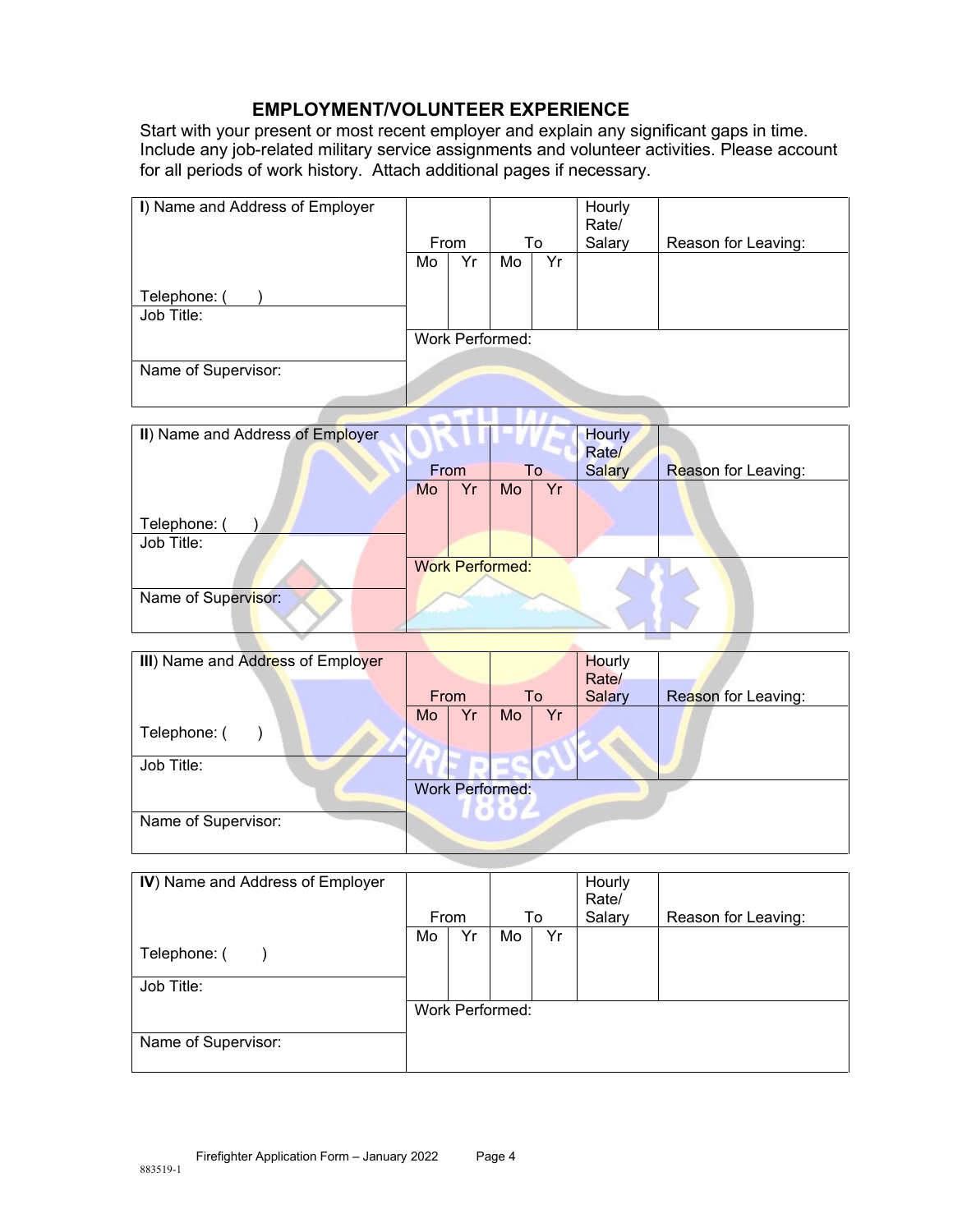Are you currently employed?  $\Box$  Yes  $\Box$  No

#### **REFERENCES**

Give name, address and telephone number of three personal references who are not related to you and who are not previous employers.

| <b>Name</b> | <b>Address</b> | <b>Telephone</b> |
|-------------|----------------|------------------|
|             |                |                  |
|             |                |                  |
|             |                |                  |
|             |                |                  |
|             |                |                  |
|             |                |                  |

### **EDUCATIONAL BACKGROUND**

|                                                    | <b>High School (or GED)</b> | Undergraduate             | Graduate/Professional |
|----------------------------------------------------|-----------------------------|---------------------------|-----------------------|
|                                                    |                             | <b>College/University</b> |                       |
| School Name and                                    |                             |                           |                       |
| Location                                           |                             |                           |                       |
|                                                    |                             |                           |                       |
| Diploma/Degree                                     |                             |                           |                       |
| Obtained                                           |                             |                           |                       |
| Describe Course of                                 |                             |                           |                       |
| Study, if applicable                               |                             |                           |                       |
| Describe any Job<br><b>Related Certifications.</b> |                             |                           |                       |
|                                                    |                             | <b>Fate</b>               |                       |
|                                                    |                             |                           |                       |

#### **DRIVER'S LICENSE**

| Do you have a valid driver's license?<br>Drivers License #                               | $\mathsf{Class}\_\_$ | State | $\Box$ Yes $\Box$ No |                      |
|------------------------------------------------------------------------------------------|----------------------|-------|----------------------|----------------------|
| Have you had your driver's license suspended or revoked in the last 5 years?             |                      |       |                      | $\Box$ Yes $\Box$ No |
| If yes, give details:                                                                    |                      |       |                      |                      |
| Have you been convicted of, or plead no contest to, Driving Under the Influence (DUI) or |                      |       |                      |                      |

Driving With Ability Impaired (DWAI), or a comparable conviction under the laws of any other State, with the last 10 years? State, with the last 10 years? If yes, give details: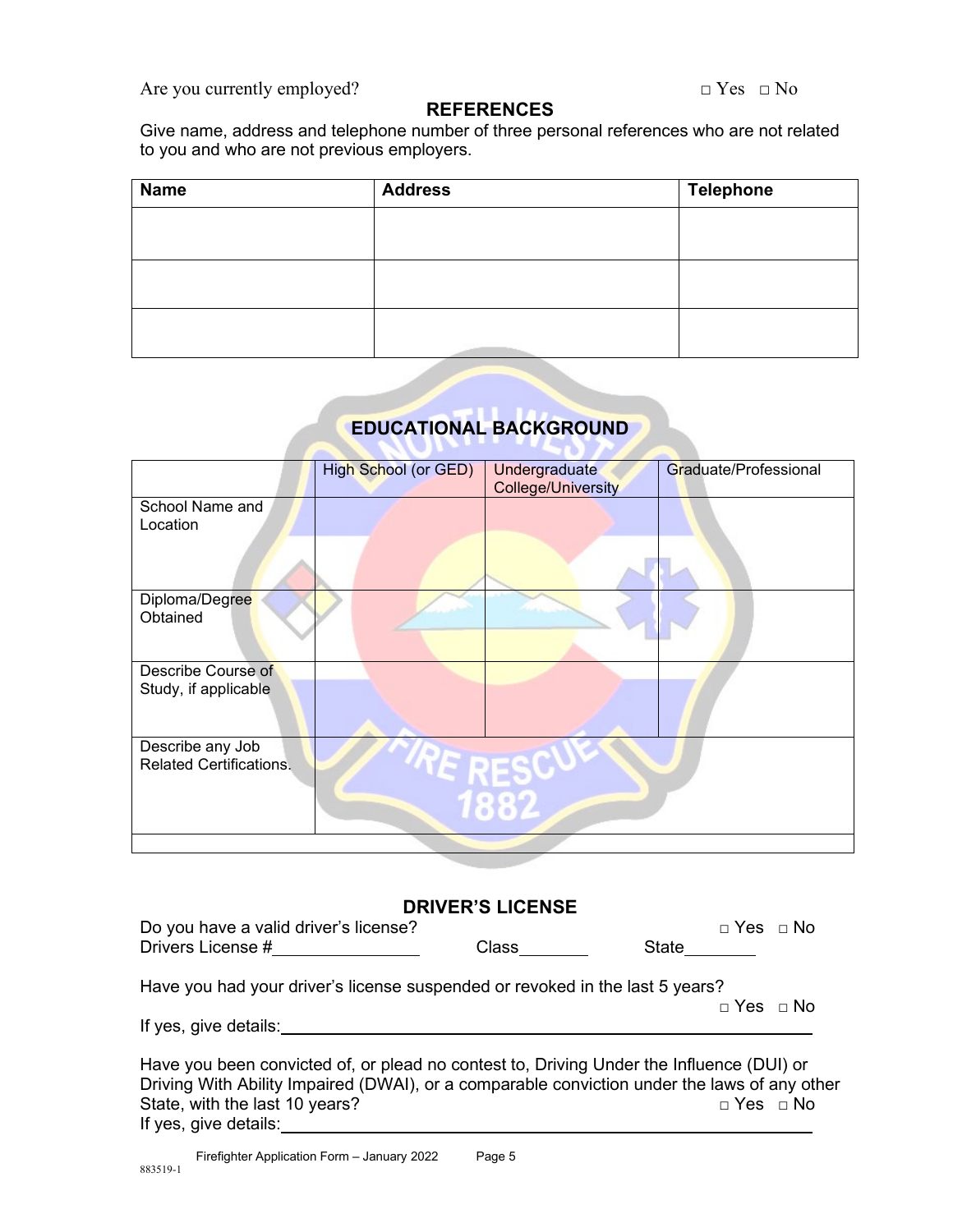#### **AUTHORIZATION & CONSENT FOR RELEASE OF INFORMATION**

This application is not complete and will not be considered by the Fire District unless you complete, sign and submit the attached documents with this application.

- 1. *Authorization and Consent for Release of Information*.
- 2. *Disclosure to Applicant Regarding Procurement of a Consumer Report*
- 3. *A Summary of Your Rights Under the Fair Credit Reporting Act*

#### **APPLICANT'S CERTIFICATION AND SIGNATURE**

I certify that the answers given in this application, including any documentation submitted with or in connection with, this application are true and complete.

| <b>Applicant's Signature</b> | <b>Date</b> |
|------------------------------|-------------|
|                              |             |
|                              | Б<br>882    |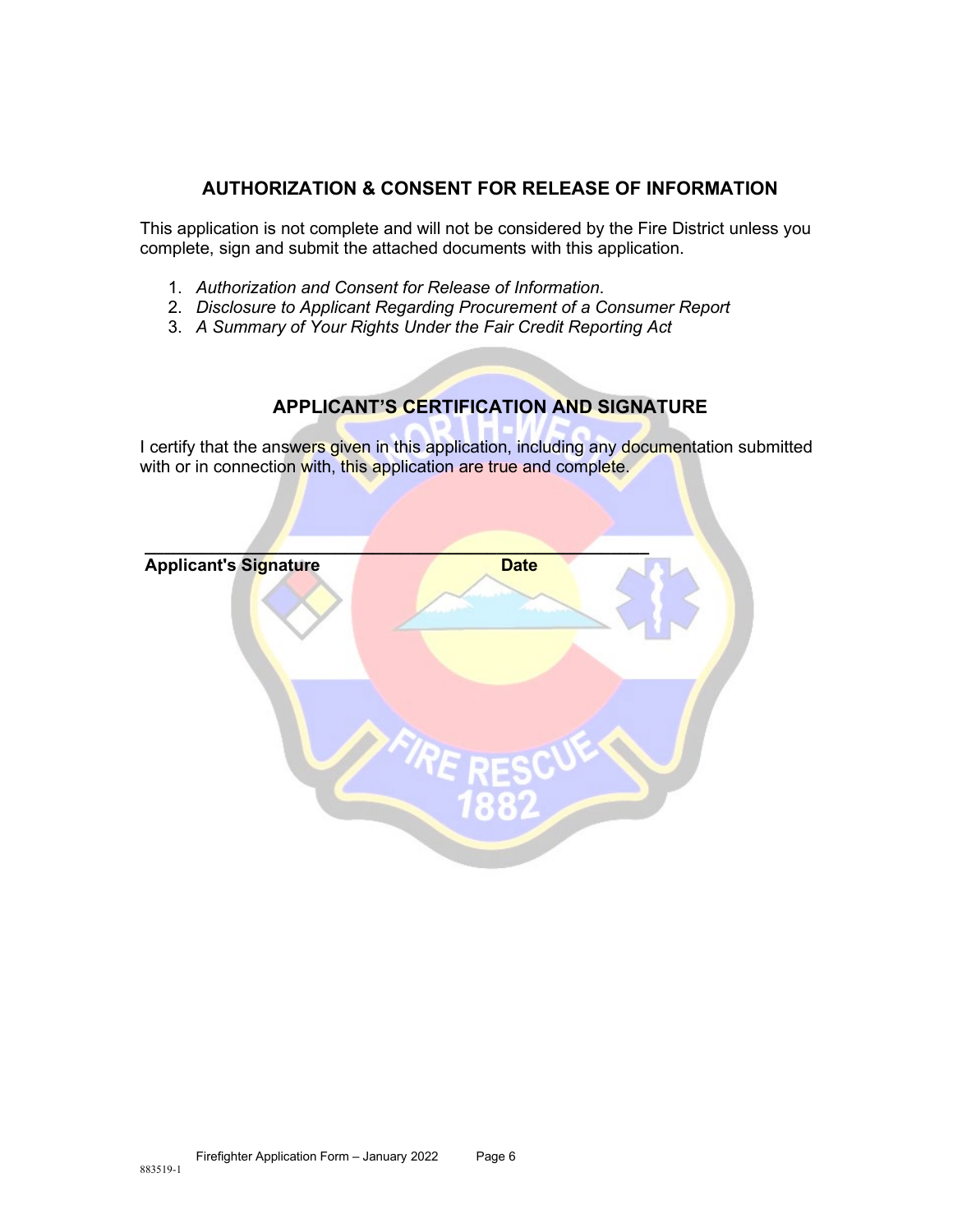

*NORTH-WEST FIRE PROTECTION DISTRICT 21455 HIGHWAY 285 P.O. BOX 1090 FAIRPLAY, COLORADO 80440*<br>1: 719-836-3150 **Fax: 719-836-7231** *Tel: 719-836-3150 Fax: 719-836-7231* Email: admin@nwfpd.net

#### **AUTHORIZATION & CONSENT FOR RELEASE OF INFORMATION**

I understand that in connection with the application process, the North-West Fire Protection District ("*Fire District*") may request information from my past employers, volunteer organizations, educational institutions, and personal references, and that such investigation may include a review of any criminal records and driving record. I have provided complete and truthful information to the Fire District regarding all sources of information about my past employment/volunteer service, education, licensure/certifications, driving record, criminal conviction record, as well as any information requested in the Firefighter Application, and have been fully informed that any misrepresentations or material omissions concerning such information will be grounds for denying my application, withdrawing any offer, or immediate discharge. In order to assist the Fire District in obtaining documents and information regarding my background, I hereby consent to the release of the following information:

1. I authorize and consent to the release of information to the Fire District regarding my previous employment and volunteer services, and authorize all past employers and volunteer organizations, or agents they may designate, and any consumer reporting agency hired by the Fire District, to respond to the Fire District's verbal or written inquiries regarding my employment/volunteer services, including, but not limited to, positions held, dates of employment/volunteer services, last pay rate, work performance, name and telephone number of my immediate supervisor, disciplinary records, reliability, and any incidents of dishonestly, insubordination, violence, and/or unsafe, harmful or threatening behavior, including all information contained in my personnel and/or confidential file(s). I consent to the release of this information with full knowledge and understanding that the information released may include positive or negative facts and opinions that I may believe are false.

2. I authorize and consent to the release and disclosure to the District of educational or vocational records from any and all public or private educational or vocational institutions I have attended, including all records of any academic performance; courses attended; grade(s) earned; diplomas, degrees or other certificates conferred.

3. I authorize and consent to the Fire District, or its consumer reporting agency or other agent, contacting, either verbally or in writing, any individual or entity, including but not limited to any individual or entity identified in my application, for purposes of confirming information contained in my application, and otherwise furthering the purposes of the Fire District's background investigation.